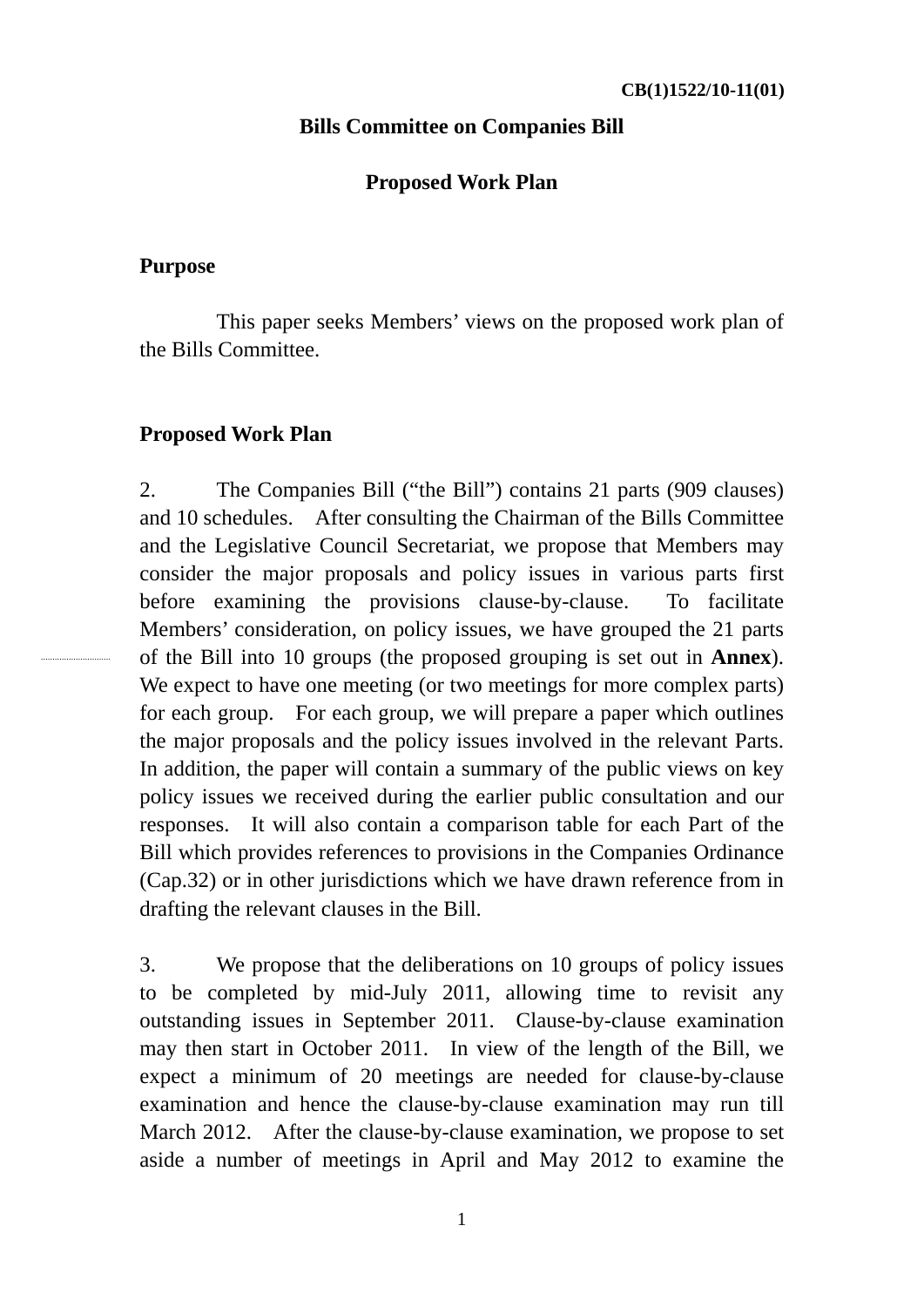consequential amendments<sup>1</sup> and any other outstanding matters.

4. If the above approach is adopted, the proposed timeline for scrutinising the Bill will be as follows –

| <b>Sequence</b> | <b>Subject</b>                                  | <b>Timeline</b>       |
|-----------------|-------------------------------------------------|-----------------------|
|                 | Policy issues (in 10 groups)                    | $Mar - Sep 2011$      |
|                 | Clause-by-clause examination                    | $Oct 2011 - Mar 2012$ |
| 3               | Consequential amendments and $ $ Apr – May 2012 |                       |
|                 | other outstanding matters                       |                       |

5. The work plan may be reviewed in July 2011 in light of the progress made.

## **Advice Sought**

6. Members are invited to consider and endorse the proposed work plan.

# **Financial Services and the Treasury Bureau 7 March 2011**

 $\frac{1}{1}$  We propose to deal with the consequential amendments in the form of Committee Stage Amendments. See another paper on "Overall Policies of the Companies Ordinance Rewrite".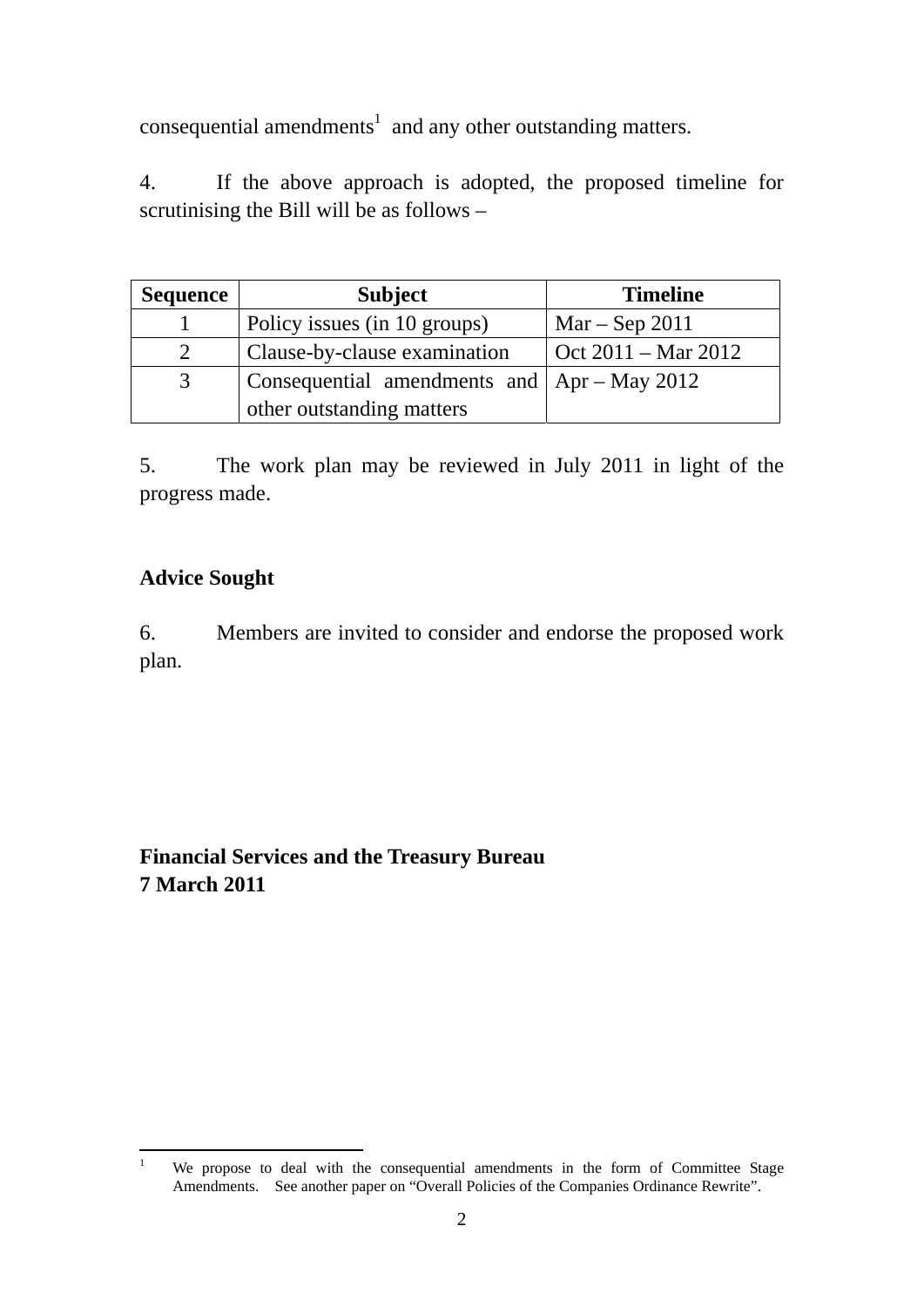# **Grouping of 21 Parts for Deliberation on Policy Issues**

| <u>Item No.</u> | <b>Policy Papers</b>                                                                       |
|-----------------|--------------------------------------------------------------------------------------------|
| $\mathbf{1}$    | Part 1 & Schedule 1: Preliminary                                                           |
|                 | Part 3 & Schedule 2: Company Formation and Related Matters, and Re-registration of Company |
|                 | Part 17: Companies not Formed, but Registrable, under this Ordinance                       |
| 2               | Part 16: Non-Hong Kong Companies                                                           |
|                 | Part 18: Communications to and by Companies                                                |
| 3               | Part 2: Registrar of Companies and Companies Register                                      |
|                 | Part 12 & Schedule 6: Company Administration and Procedure                                 |
| $\overline{4}$  | Part 9, Schedules 3, 4 $\&$ 5: Accounts and Audit                                          |
| 5               | Part 4: Share Capital                                                                      |
|                 | Part 5: Transactions in relation to Share Capital                                          |

Schedule 10 sets out the transitional and saving provisions for each part. We may go through these transitional and saving provisions when the relevant part is considered.

<sup>&</sup>lt;sup>^</sup> Some definitions in Part 1 are relevant to certain other parts and will be further considered when those parts are examined.